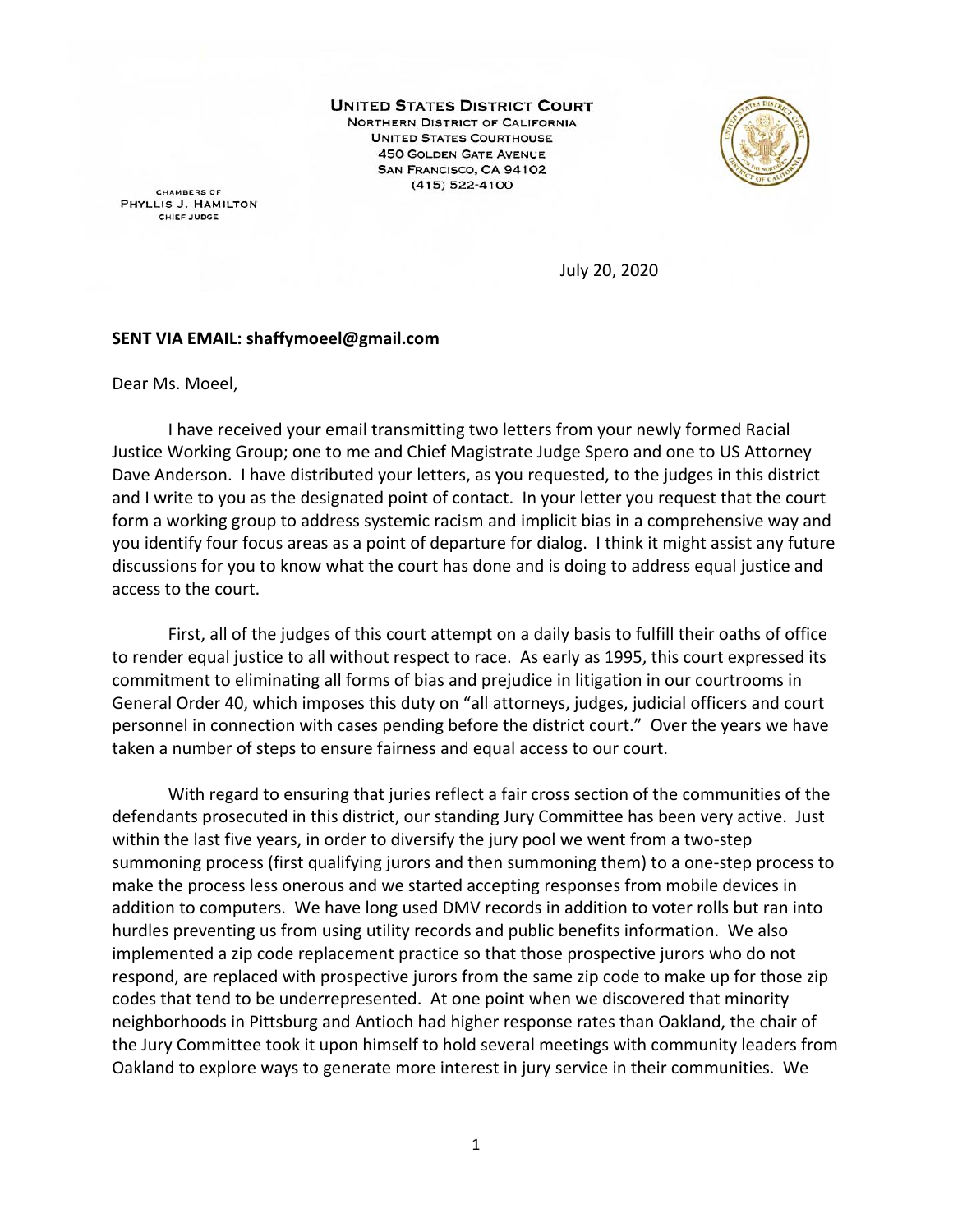would be happy to hear any new ideas that you might have on how to improve minority response rates for jury service.

With regard to your concerns about equal access to the court for your clients and members of all communities, our standing Pro Bono Projects Committee has developed a program and resources that are the envy of district courts everywhere. Years ago, the committee prepared and published a Pro Se Handbook that provides the information an unrepresented person needs to navigate through federal litigation. It is available as a handout and on the court's website. The committee is also responsible for overseeing our three Legal Help Desk Offices, one in each Bay Area division. These offices were established many years ago and are funded by the court. We work in collaboration with the Justice and Diversity Center of the Bar Association of San Francisco (for SF/Oak) and previously with the Silicon Valley Law Foundation and now the Asian Law Alliance (for SJ), to provide lawyers who are available to provide free advice to unrepresented litigants on their legal matters pending or contemplated for filing in this district. These lawyers not only provide free legal advice, but they assist the court in placing these cases with volunteer lawyers willing to provide representation on a pro bono basis. Even during the pandemic, these lawyers are assisting pro se litigants and we plan to continue to offer this service indefinitely. We would be happy to hear any new ideas you might have for improving access to our court for all members of the communities which we serve.

With regard to the issue of disparate policing of communities of color, we have no direct involvement in policing decisions, nor would it be proper for us to be involved. What we can do is simply rule on the legal matters that are presented to us as fairly and as equitably as we can.

With regard to addressing the effects of systemic racism and implicit bias on pretrial release, charging and sentencing, we, of course, have no involvement in the charging decisions as a matter of separation of powers. However, we scrutinize our bail/pretrial release and sentencing decisions on a fairly regular basis and in a number of different ways. Both bail and sentencing are regular topics at our annual judges' retreat, where we have held trainings and discussion groups to study our district's statistical record on racial equity. Our discussions have been informed by data collected by the US Sentencing Commission, on which one of our colleagues sits, as well as by our Probation and Pretrial Services Offices which have assisted us in identifying issues of concern. Additionally, the Federal Judicial Center, the judiciary's educational arm, which until recently was headed by one of our former colleagues, has provided us with education on multiple occasions on sentencing equity and unconscious bias.

One forum on which we have relied in the past, and hope to again, is the District Conference, which provides an opportunity for our lawyer representatives to bring issues to our attention and to present robust panel discussions and breakout sessions about the kind of issues that you have raised. Over just the past four years, we have had sessions with some of the country's leading experts on the following topics: Predicting Recidivism: Use of Risk Assessments in Bail & Sentencing Determinations and Voir Dire: Judge v. Attorney (2016), Race, Justice and the Federal Bail System (2017), Detecting and Understanding Jury Bias: Implicit Bias